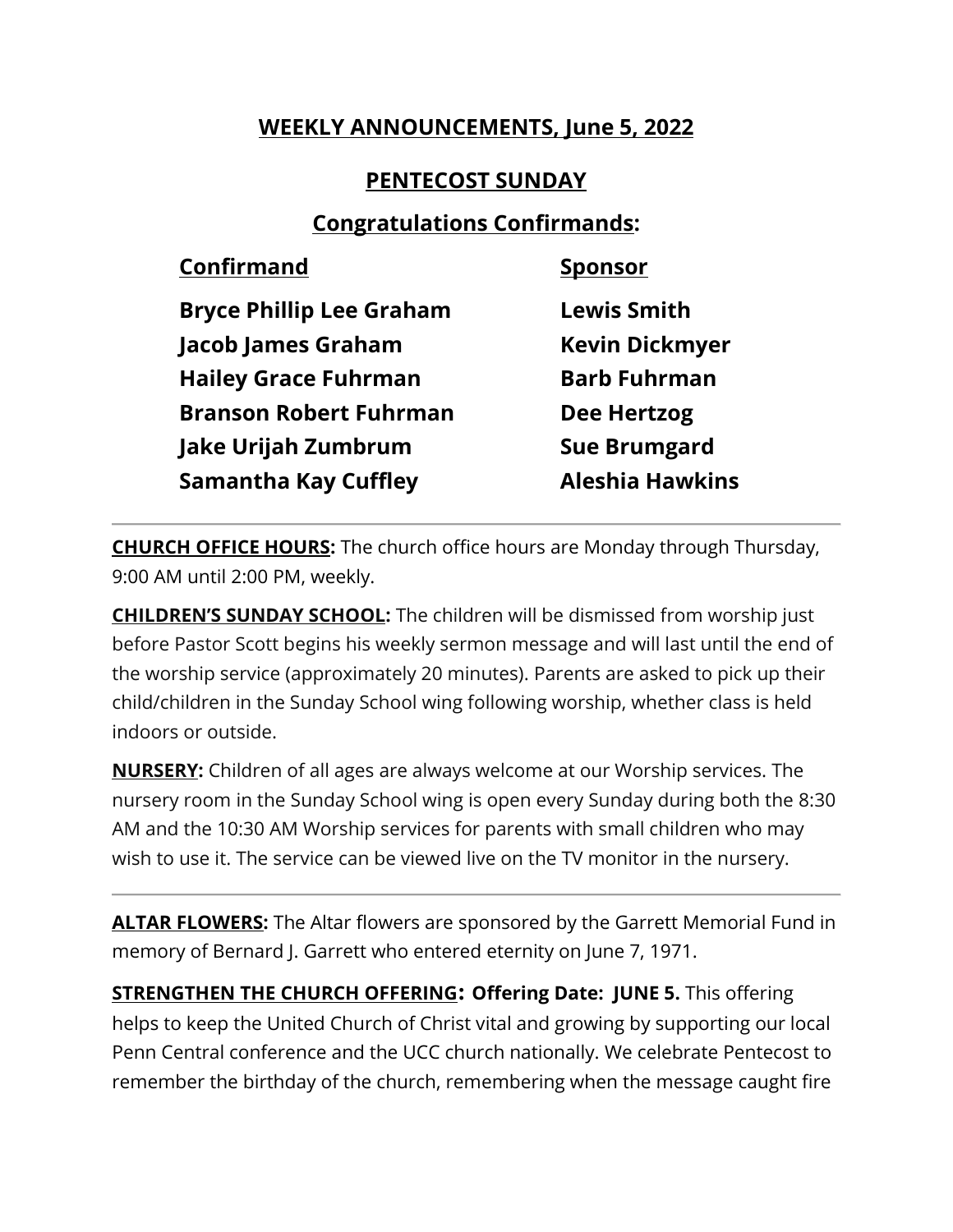and spread around the world. Please join in planting the seeds needed to grow and sustain our denomination and welcome new folks into the community of the United Church of Christ.

**BELL CHOIR:** Monday, June 6 and Monday, June 20, 6:30 PM.

**YOGA ON THE MAT:** Every Wednesday, 7:00 PM in the Grove building. Dee Hertzog, instructor. *No Class on Wednesday, June 29.*

**CHAIR YOGA:** Beginning on Tuesday, June 7, 9:00 AM and each Tuesday and Thursday morning following at 9:00 AM throughout the month of June.

**FIRESIDE FRIENDS**: **AFTERNOON TEA AT FORNEY HOUSE:** Join the Fireside Friends for a tea at the Forney House Tea Room and Gift Shop, 252 Frederick, Hanover on Sunday June 12. The tea will begin at 1:30 PM. *You must sign-up on the bulletin board by June 5*. Price is \$30.50 plus tax and gratuity. Includes one bottomless tea, soup, salad, three kinds of sandwiches and three different desserts and scones. Dietary restrictions? Please call Pam Hartman at 717-873-7585.

**CONSISTORY MEETING:** June 13, 7:00 PM.

**BEREAVEMENT DESSERT DONATIONS NEEDED:** The Care Committee has posted a sign-up sheet on the bulletin board asking for donations of desserts such as cakes, cookies, brownies, cupcakes for bereavement meals. Please sign up if you can assist.

**HOFFMAN HOMES FOR YOUTH MEMBERSHIP DRIVE: MONTH OF JUNE.** Hoffman Homes is a residential treatment center for troubled youth, located near Littlestown, PA. Children are assisted in working through issues in their lives through therapies. They learn to develop relationships with others, how to perform well in school and enable them to set new goals for their futures. This is a place of hope for these children. Please see Barb Fuhrman or Linda Huggens to give your \$3.00 membership fee. You will receive a newsletter with updates and stories of the childrens' progress and recoveries.

**SUMMER LUNCH PROGRAM:** With all of the limited amount of food items out there, we really need everyone's help with purchasing donations when they see them on the shelves. You can bring your donations to your church. In addition, Sue and Shelley will be at St. David's Lutheran church on May 3, 10, 24, and 31 from 5:00 PM to 6:00 PM to accept any donations. Please drive to the covered entrance so we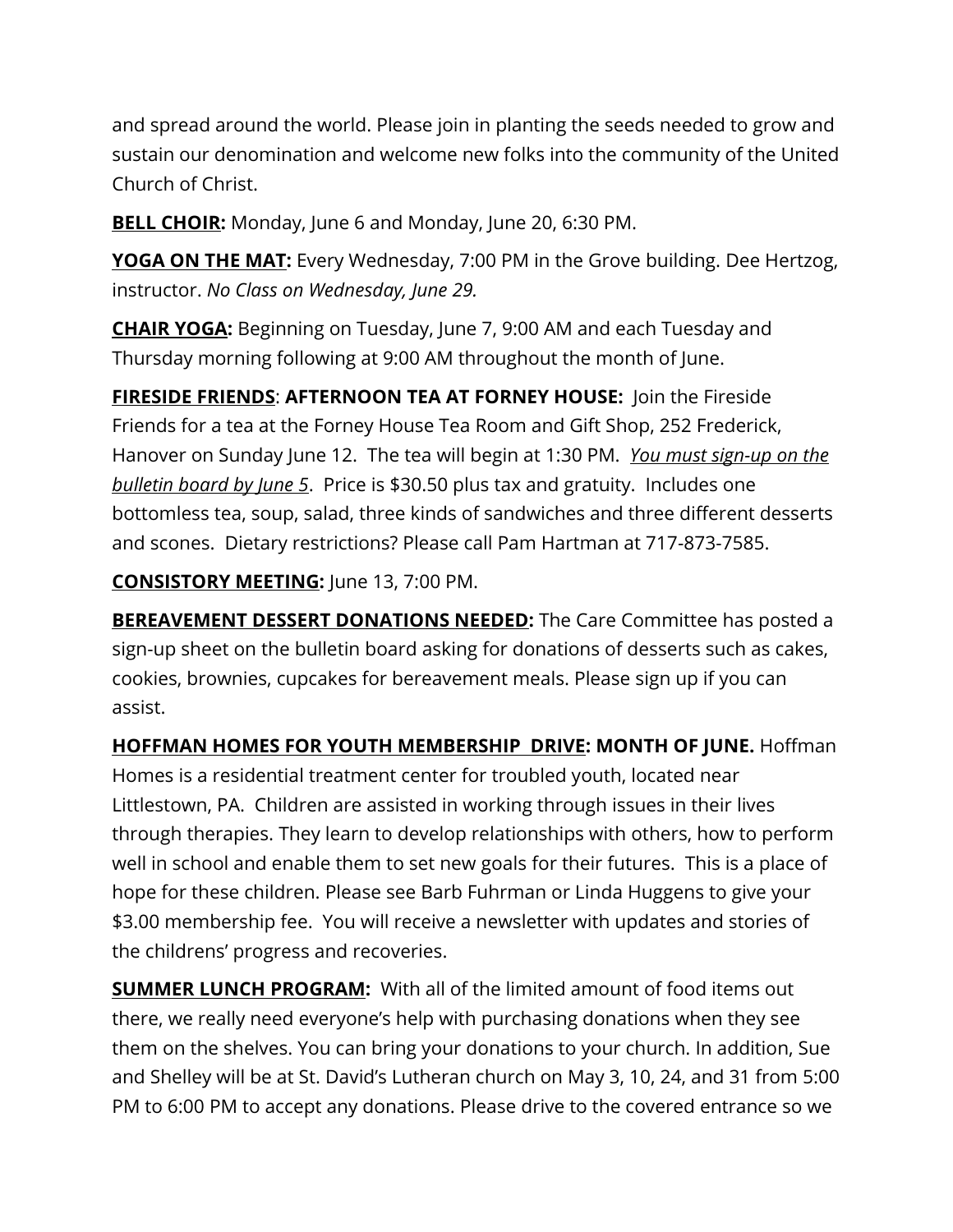can collect your items. *The program will begin June 7*. Thank you for your generosity! *If you live in the Southwestern School District and your family could benefit from the Summer Lunch Program, we encourage you to apply for assistance in the Summer Lunch Program. There are application forms on the table just inside the Sanctuary.* 

#### **SUMMER LUNCH ITEMS NEEDED**

**Canned Items** 15 Oz. Baked Beans 12–18 Oz. Box of Rice 14.75 Oz. Canned Pasta 10.75 Oz. Chicken Noodle OR Beef Vegetable Soup

100% Fruit Juice Boxes 7.3 Oz. Box of Mac & Cheese

**Plastic/Glass Items Cold Items** 14 Oz. Jar of Pizza Sauce 18 Oz. Jar of Peanut Butter 64 Oz. Bottle of 100% Apple Juice

#### **Boxed Items**

12–18 Oz. Rice Krispie, Cheerios, or Honey Nut Cheerios Boxes of Granola Bars

# **Cold Items**

8 Package of Hot Dogs 8 Oz. Bag of Shredded Mozzarella Cheese

**HOFFMAN HOMES BAKE SALE JUNE 19:** We know there are many excellent cooks and bakers right in our very midst and we are in need of your delicious baked items. We are looking forward to your awesome brownies, cookies, cakes, pies, and muffins. But you can be creative by making homemade breads, Chex Mix or perhaps dipped pretzel rods, or another of your favorite snacks. Please use the sign-up sheet on the bulletin board so we can anticipate the items being donated and we will need a list of the ingredients included in your donations as well. For smaller items such as cookies, please package in bags of \$1.00 value. Larger items such as pies or cakes will be priced accordingly. We can't wait to see the display of your creative goodies!

**VACATION BIBLE SCHOOL:** VBS Will be held at St. Bartholomew's Church (1204 Grand Valley Road) from Sunday, June 26 through Thursday, June 30 from 6:30 PM to 8:00 PM. Applications are on the table inside the church. See Dee Hertzog with any questions.

**GOLF TOURNAMENT:** Sunday, July 24 at 1:30 PM, at Hickory Heights Golf Course in Spring Grove. Cost \$50 per Golfer. Fee includes round of golf, cart, coupon for a hot dog or hamburger, bag of chips and a fountain drink. You can sign up as an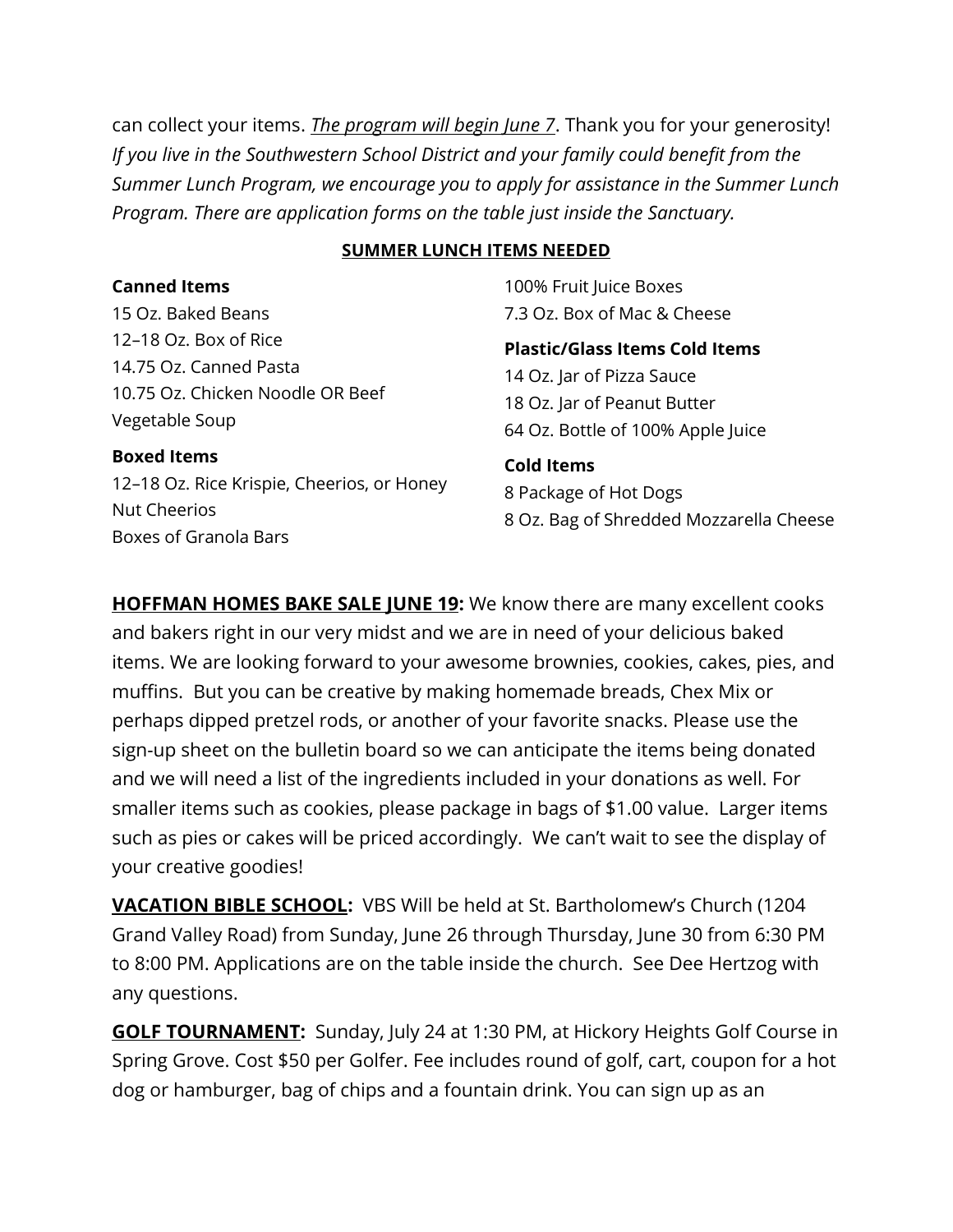individual or as a foursome. Deadline to sign up is July 17. There is a sign-up sheet posted on the bulletin board in the back of the church or you can call the office at 717-637-2299. Money will be due on or before July 17. Questions: Please see Wes Ashton. Join the fun and fellowship of the golf outing.

**SUMMER CAMPS FOR YOUTH:** The Lutheran Camping Corporation of Central PA, LutheranCamping.org is hosting Summer Camps for Youth again this year. Camps run each week from June 19 through August 13. There are two locations: Kirchenwald in Lebanon, PA and Nawakwa in Adams County, PA. For additional information you may email: kirchenwalkd@lutherancamping.org or Nawakwa@lutherancamping.org or visit their website at lutherancamping.org There will be flyers on the table inside the church with additional information.

**GIANT AND WEIS GROCERY CARDS:** You can buy Giant and Weis grocery gift cards every Sunday morning. The church will receive 5% on all purchases. See Nancy Monath to buy your grocery cards. Thank you for your support!

### **HANOVER AREA COUNCIL OF CHURCHES (HACC)**

PAL DATE: June 25

| <b>PAL</b>               | <b>Clothing Bank</b>             | <b>Changing Lives Shelter</b> |
|--------------------------|----------------------------------|-------------------------------|
| Canned whole potatoes    | Family-sized Toiletries          | Women's Underwear             |
| Single serve fruit cups  | Body Wash                        | Disposable Gloves M/L         |
| Cans of mixed vegetables | Low cut Socks for Men &          | <b>Cleaning Supplies</b>      |
| Sugar                    | Women<br><b>White Trash Bags</b> | T-Shirts (M, L, XL)           |
| <b>Bottled Water</b>     |                                  | Lysol Spray                   |
|                          |                                  | Clorox Wipes                  |

### **HACC ITEMS NEEDED**

**Ruth's Harvest:** Volunteers are Needed, Contact Us at 717-633-6353

**Meals on Wheels:** Coloring Books, Pencils

**HACC CLOTHING BANK:** Hours: Tuesdays: Clients with cards only. Thursdays: Open to the Public. Fridays: Register for a card at HACC's front desk. 1<sup>st</sup> Saturday of the month: Open to the Public. Hours of Service 9:00 AM-12:00 PM. *The Clothing Bank is in desperate need of the plastic bags you may have from your*